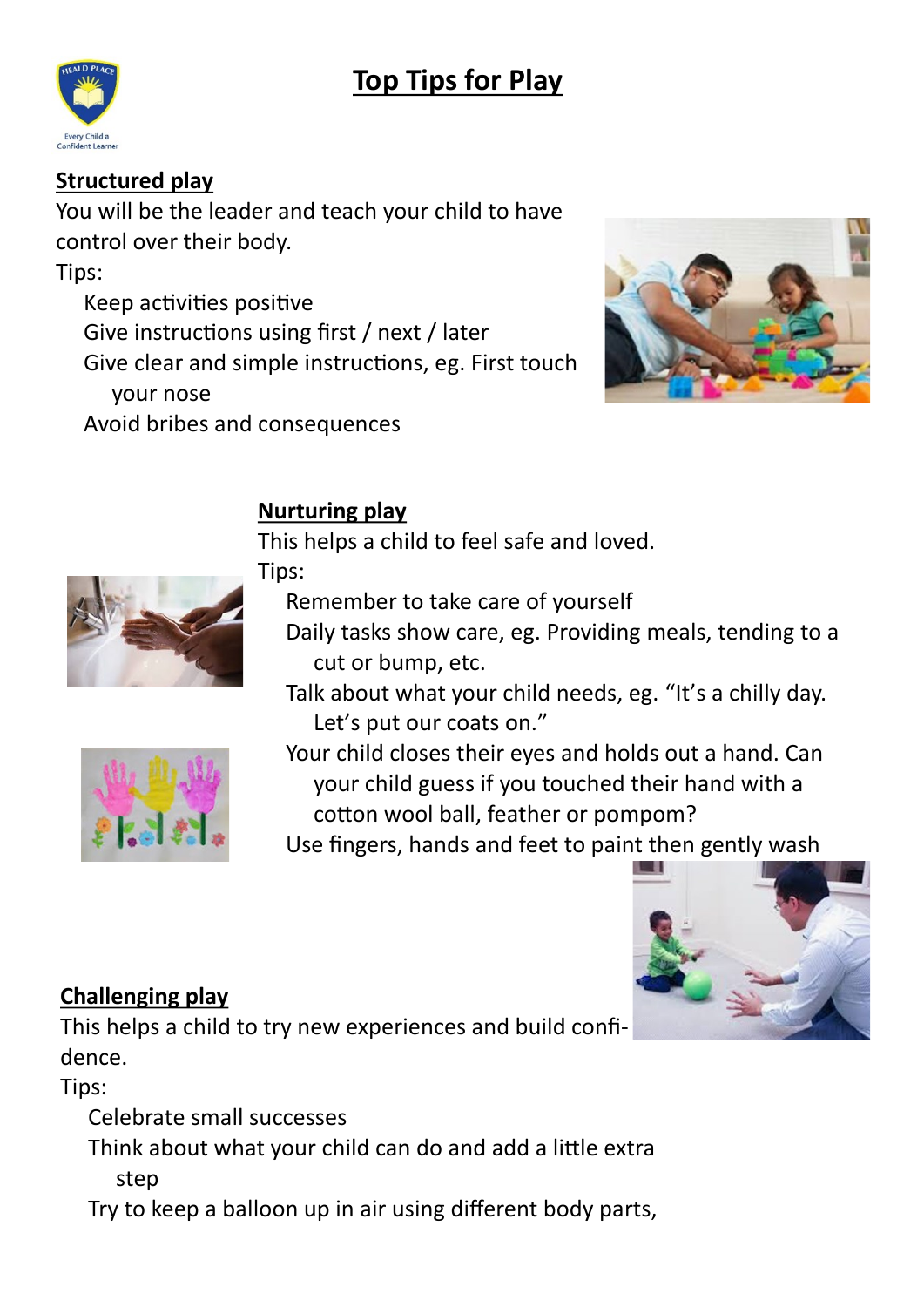### **Engaging play**

You and your child will develop your emotional connection.

#### Tips:

Notice things about your child, eg. Touch and count freckles, talk about your child's personality, etc. Avoid tickling Have a special handshake or greeting that the family us-

es



#### **Balloon squeeze**

You need: Balloons Objects to put in the balloon What to do: Put the objects into the balloon then tie the balloon Ideas for play: Explore what you can do with the balloons, eg. Roll, poke, pat, flatten, squeeze, etc. Talk about what makes you feel angry

#### **Playdough**

You need:

- 2 cups of water
- 2 cups of flour
- 1 cup of salt
- 2 tablespoons of oil

Some powder paint or food colouring What to do:

Mix the ingredients together Ideas for play:

Use a large tray and push objects into the playdough, eg. Beads, cotton reels, shells,



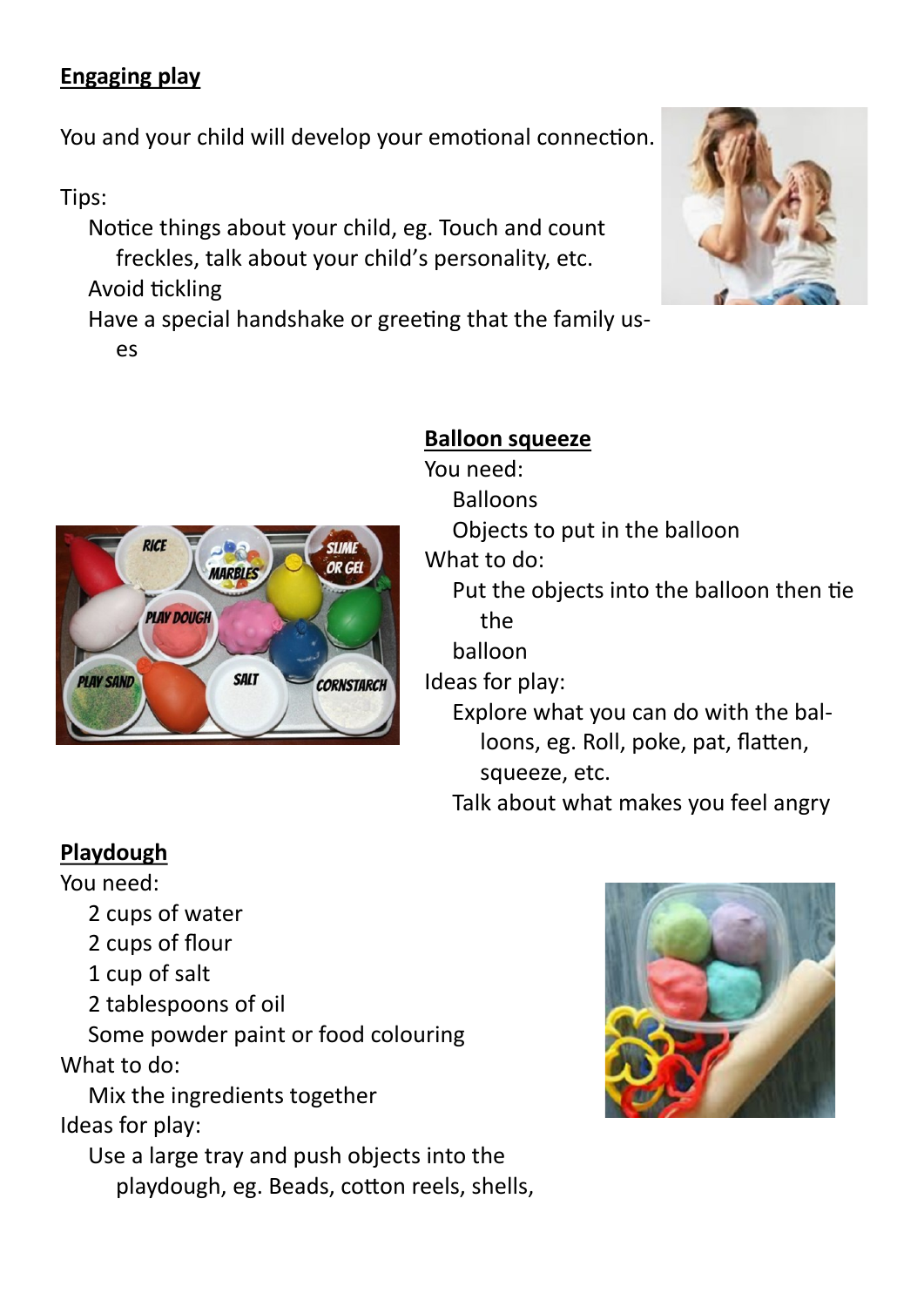### **Rice**

You need: Rice Freezer or zip bags **Trays** Paint What to do: Put rice and paint into each bag. Shake the bag until the rice is covered with paint. Put the rice on a tray to dry. Ideas for play:



#### Use with tipper trucks or pots and pans

## **Nature freeze**

You need: **Water** Container or ice-cube tray Found objects, eg. Leaves, grass or flowers Freezer What to do: Go on a nature hunt and collect leaves, grass and flowers Put the objects in a container or ice cube tray

Add water and freeze

#### **Water**

You need: Water Bottles or containers Large tray / cups / bowls What to do: Fill a large tray or bowl with water Make the water even more exciting – add food colouring, water, glitter, paint or washing up liquid Ideas for play